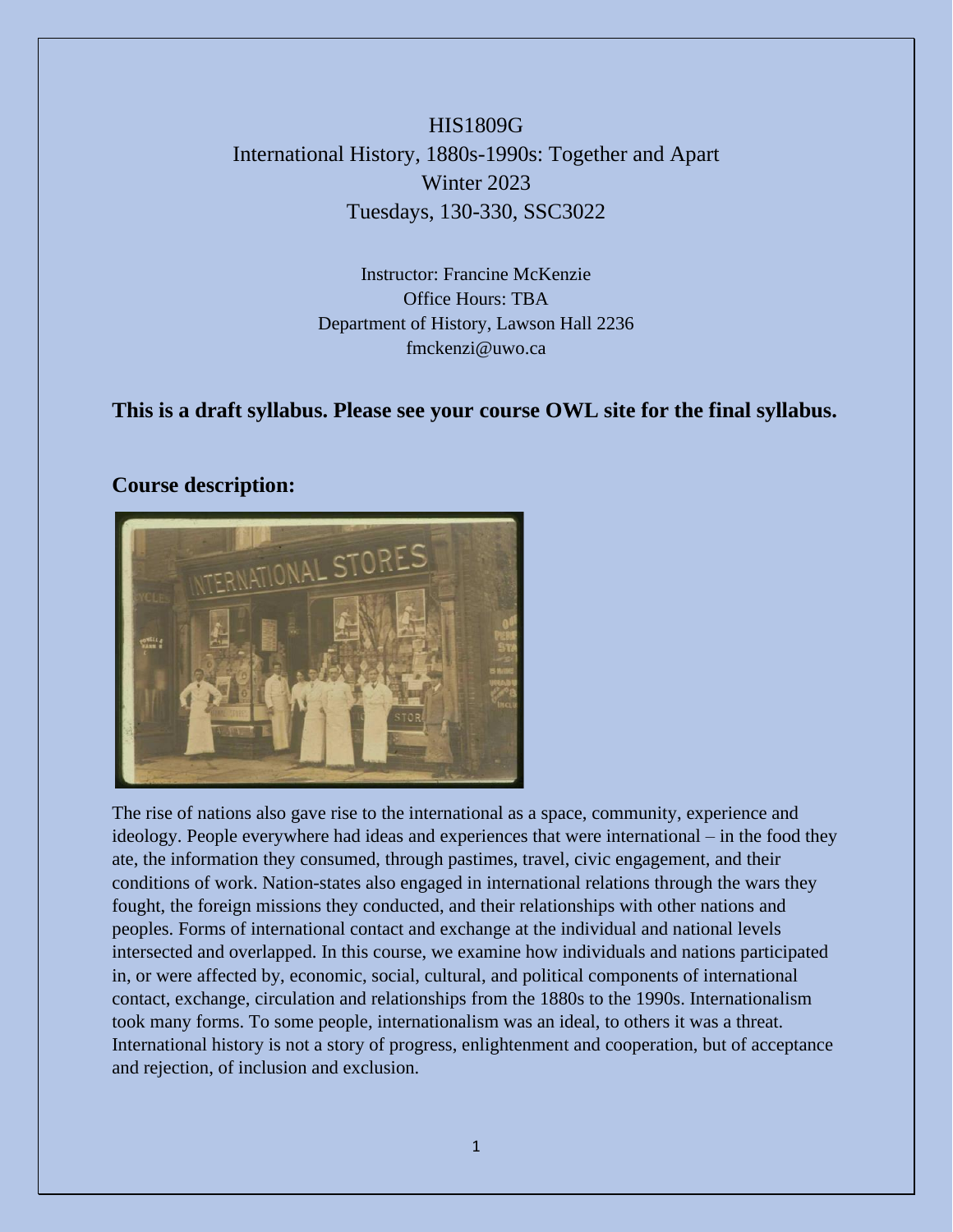# **Learning objectives:**

Through the lectures, tutorials and assignments, students will:

Improve research skills Learn how to interpret primary sources Develop ability to ask incisive historical questions Develop oral and written communication skills Define multiple forms of internationalism Understand and explain tension between nationalism and internationalism Acquire an international perspective on global history over 100+ years Deepen understanding of how individual people are affected by international developments

# **Methods of evaluation:**

HIS1809G is an essay course. You must receive passing grades on both written assignments to pass the course.

The late penalty for assignments is 5%/day, including weekends. This penalty might seem high. It is meant as strong incentive to submit your work on time. In general, I have found that students who submit late assignments because they believe the extra time will improve their paper are mistaken. Missing a deadline affects your work in other courses. It is best to hand whatever you have done on the due date and move on to the next assignment. To help you to meet your deadlines, we will discuss time management and work plans/schedules in class and tutorials.

### **Assignments:**

### Assignment 1: International news

Pick a newspaper and read its news coverage on three days in three different years (between 1880 and 1935) on one theme or topic. Possible themes/topics include wars, economic conditions, health, migration, cultural events, global trade, natural disasters etc. How was international news presented? Use a comparative approach to track changes and continuities. You should do some basic research about the paper (Did it have an ideological approach? Who was the intended audience?) and the country in which it was printed (think about how positionality affected how the 'international' was seen).

You can find historical newspapers through the World Newspaper Archive at the Center for Research Libraries (available online through Weldon; these newspapers are primarily from Latin America) as well as through Proquest Historical Newspapers. You can read newspapers in English, French, Spanish or any other language in which you were fluent.

Your paper should be 750-1000 words. It is due on Friday 10 February. It is worth 25% of your final mark. You must submit your assignment through OWL. You can do so until 11:59 pm without penalty.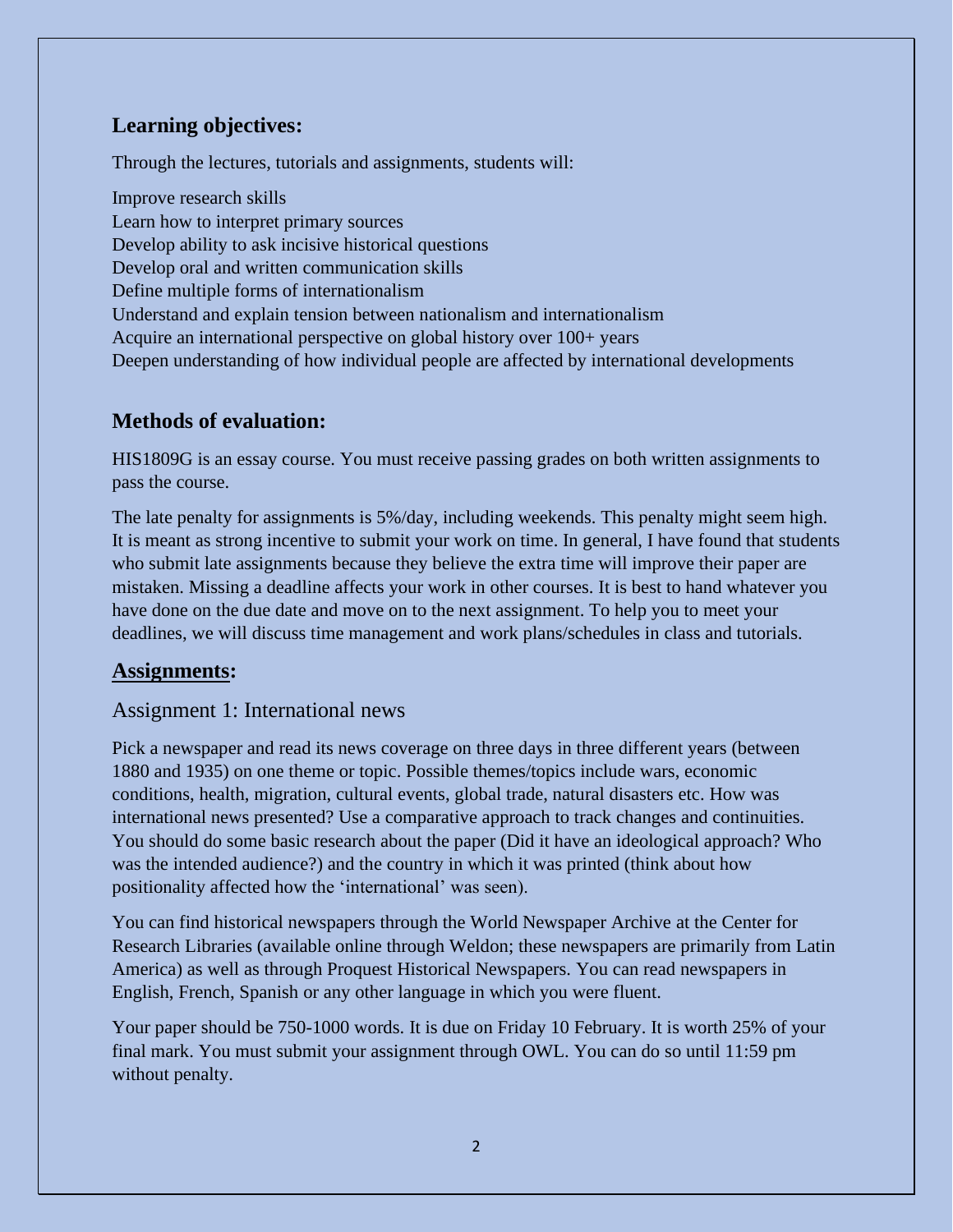## Assignment 2: Dissecting internationalism

Choose an internationalist ideology and explain its core features. How did it develop? How and where did it circulate? Who supported it? Who opposed it?

| Democratic      | Scientific                    |
|-----------------|-------------------------------|
| Fascist         | Religious                     |
| Peace           | Socialist                     |
| Communist       | Human rights                  |
| Feminist        | Anti-nuclear                  |
| Anti-colonial   | Technocratic                  |
| Sports/Olympics | <b>Black Internationalism</b> |
| Student         |                               |

This is a research essay. It should be 1000-1250 words. This paper is due in Friday, 24 March 2023. It is worth 30% of your final mark.

**Final exam**: The final exam will be scheduled during the exam period. It will examine your understanding of the entire course. The exam is worth 30% of your final mark.

### **Participation**: 15%

Attending the tutorial is mandatory. There are nine scheduled tutorials. Two tutorials are dedicated to discussing assignments. I have not scheduled tutorials in the weeks before your two papers are due so that you can concentrate on your assignment. That means that there are reading assigned for seven tutorials. I am confident that you will be able to do **all** the tutorial readings ahead of time so that you can participate constructively and thoughtfully.

### **Lecture and Tutorial Schedule:**

The lectures are organized thematically and the course is divided into two time periods (1880s-1930s and 1940s-1990s). There will be a lot of material to present in class, but there should always be time for discussion. Please read at least one of the readings before our lecture. I have explained my expectations for your participation in tutorials above, under Participation.

**10 January**: Introduction to the class. What is international history?

No tutorials this week.

# **Part 1: 1880s to 1930s**

**17 January**: People on the Move: Families, Work, and Leisure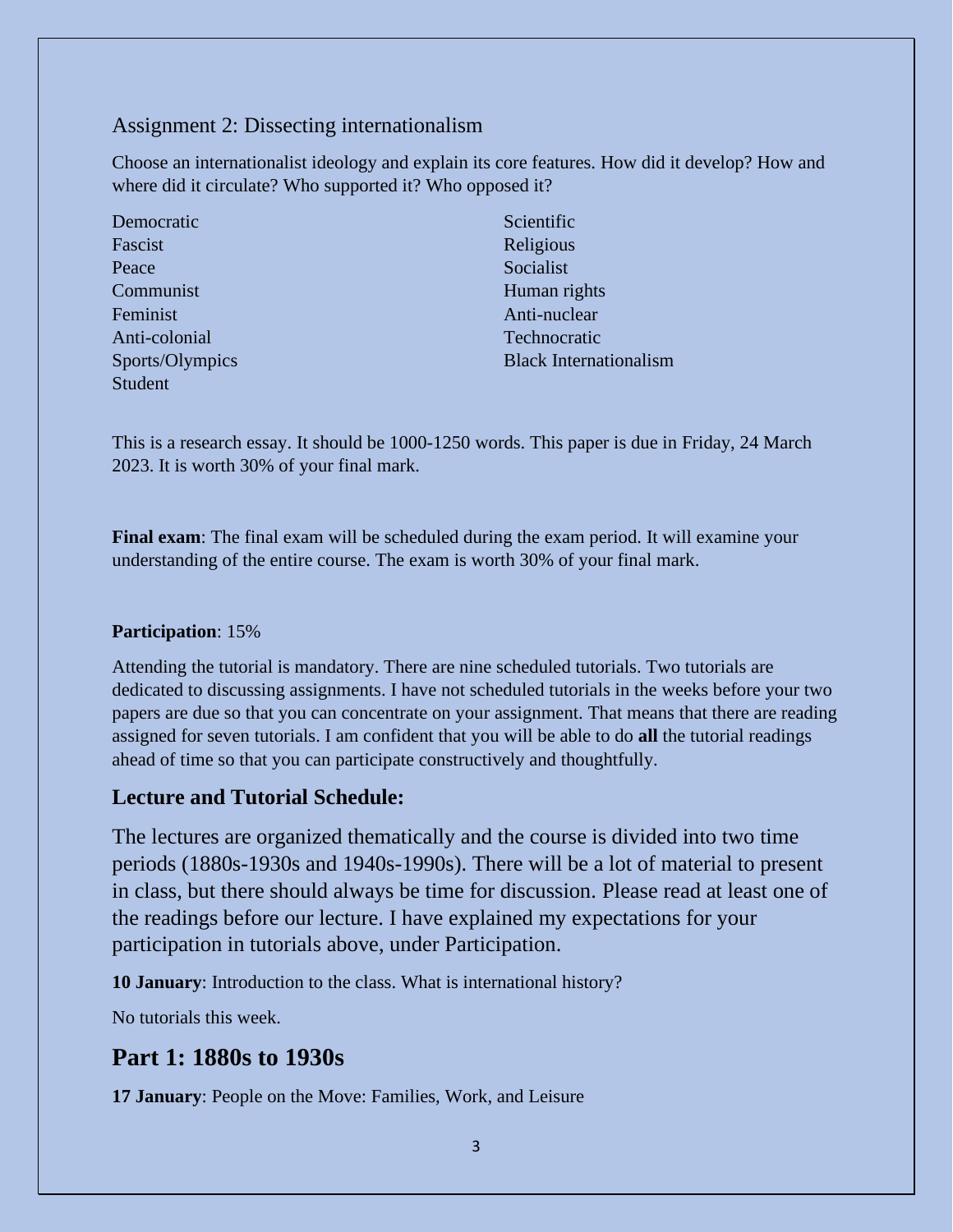#### Readings for class:

Jürgen Osterhammel, *The Transformation of the World: A Global History of the Nineteenth Century*, Chapter IV: Mobilities, pp. 117-166.

Marilyn Lake and Henry Reynolds, *Drawing the Global Color Line: White Men's Countries and the International Challenge of Racial Equality'* chapter 1: 'The Coming Man: Chinese Migration to the Goldfields', pp. 15-45.

#### Tutorial topic and readings:

Discuss first assignment, including how to find a newspaper using library resources and how to interpret primary sources.

**24 January**: The Global Economy: Multinational Corporations, Global Trade, and Consumption

#### Readings for class:

Patricia Clavin, *The Great Depression in Europe 1929-1939*, chapter 6.

Steven C. Topik and Alan Wells, 'The Sinews of Trade' in Emily S. Rosenberg, ed, *A World Connecting*.

Tutorials: Global health and disease, borders and regulation

Alexandra Minna Stern and Howard Markel, 'International Efforts to Control Infectious Diseases, 1851 to the present, *Journal of the American Medical Association*, 2004 (292/12): 1474-1479.

Patrick Zylberman, 'Civilizing the State: Borders, Weak States and International Health in Modern Europe' in A. Bashford, ed, *Medicine at the Border*, pp. 21-40.

Myron Echenberg, *Plague Ports: the global urban impact of bubonic plague, 1894-1901*, Chapter 7: Plague in Paradise: Honolulu 1899/1900, pp. 185-212.

**31 January**: Social Activism: Women's Rights, the Peace Movement, Trade Unionism and Tourism

#### Readings for class:

Talbot Imlay, 'Socialist Internationalism after 1914' in Sluga and Clavin, eds, *Internationalisms*, pp. 213-240.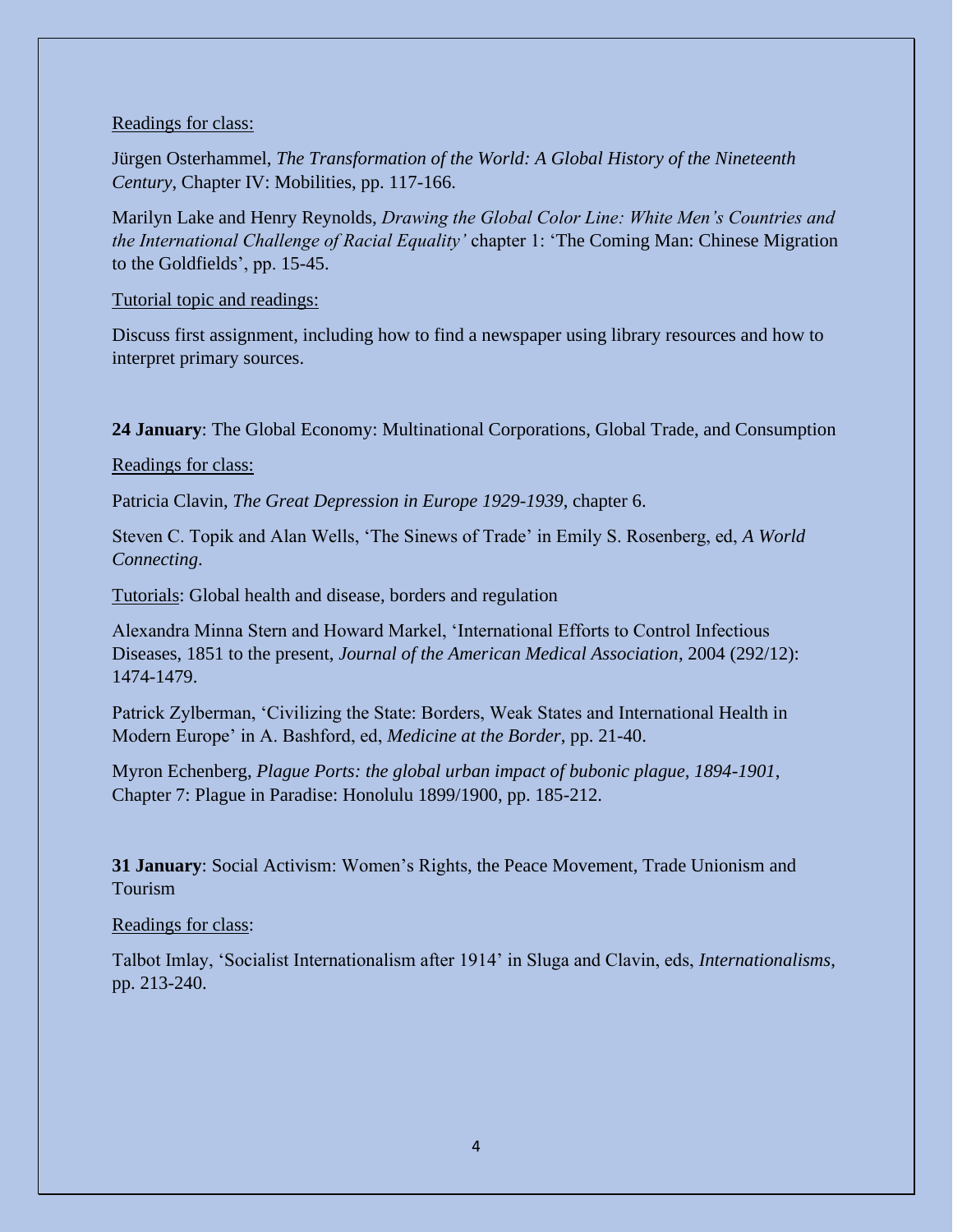

#### Tutorial topic and readings: Women's Rights

Leila Rupp, 'The Making of Women's International Organizations' in Martin Geyer and Johannes Pullman, eds, *The Mechanics of Internationalism: Culture, Society and Politics from the 1840s to the First World War*, pp. 205-234.

Henrice Altink, 'We are equal to men in ability to do anything: African Jamaican Women and citizenship in the interwar years' in *Women's Activism: Global Perspectives from the 1890s to the present*, ed, by Francisca de Haan et al.

Mona L. Siegel, *Peace on Our Terms: The Global Battle for Women's Rights After the First World War*, Chapter 3: 'March(ing) in Cairo: Women's Awakening and the Egyptian Revolution of 1919, pp. 91-128.

#### **7 February**: Imperialism: Expansion and Conquest

Readings for class:

Tony Ballantyne and Antoinette Burton, 'Global Empires, Transnational Connections' in Emily S. Rosenberg, ed, *A World Connecting*.

### **No tutorial this week. Use this time to work on your assignment.**

**14 February**: A New World Order?: The League of Nations

Readings for class:

Glenda Sluga, *Internationalism in the Age of Nationalism*, Chapter 1: 'The International Turn', pp. 11-44

Mark Mazower, *Governing the World: The History of an Idea*, Chapter 5, 'The League of Nations', pp. 116-153.

Tutorial topic and readings: Science

Waqar Zaidi, 'Liberal internationalist approaches to Science and Technology in Interwar Britain and the US' in Daniel Laqua, ed, *Internationalism Reconfigured: Transnational Ideas and Movements between the World Wars*, pp. 17-44.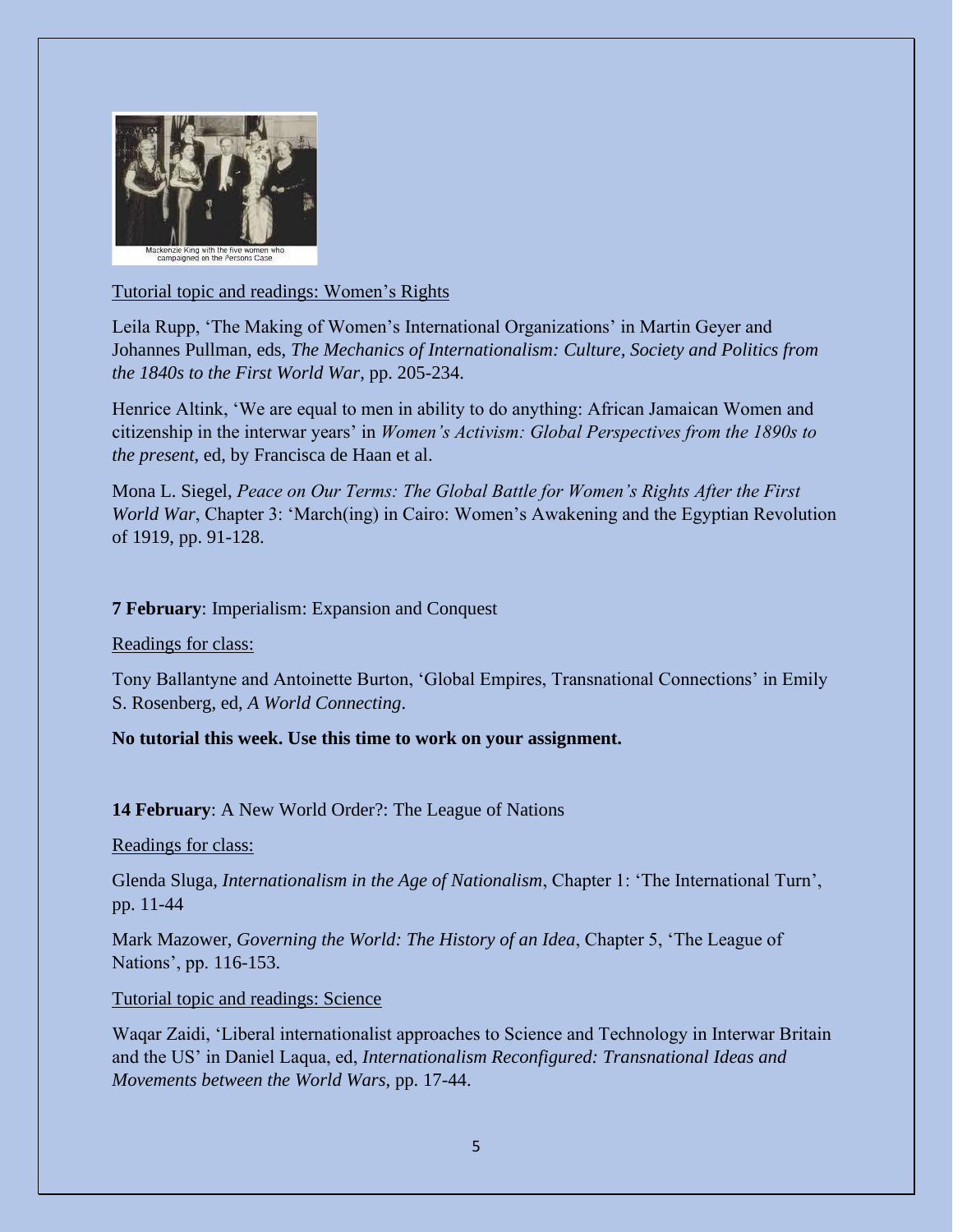Mark Mazower, *Governing the World: The History of an Idea*, Chapter 4, 'Science the Unifier', pp. 94-115.

### Reading Week: 18-26 February

**28 February**: Dark Internationalism: Nationalism, Communism, Fascism, Imperialism and World War Two

Madeleine Herren, 'Fascist Internationalism' in Sluga and Clavin, eds, *Internationalisms: A Twentieth Century History*, pp. 191-212.

Tutorial Topic and readings: 1936 Olympic Games in Berlin



Christiane Eisenberg, The Rise of Internationalism in Sports, in Martin Geyer and Johannes Pullman, eds, The Mechanics of Internationalism: Culture, Society and Politics from the 1840s to the First World War, pp. 375-404.

Arnd Krüger, 'Strength through Joy: The culture of consent through Nazism, Fascism and Francoism' in J. Riordan and Arnd Krüger, eds, *The international politics of sport in the twentieth century*, pp. 67-89.

# **Part II: 1940s-1990s**

**7 March**: Postwar/Western Internationalism: the UN-system

Readings for class:

Francine McKenzie, *Rebuilding Postwar Order: Security, Peace and the Establishment of the UN-System*, chapter 2: 'National Security Peace: The United Nations Organization'.

Adom Getachew, *Worldmaking After Empire: The Rise and Fall of Self-Determination*, Chapter 3, 'From Principle to Right: The Anticolonial Reinvention of Self-Determination', pp. 71-106

Amitav Acharya, Race and racism in the founding of the modern world order', *International Affairs*, 98 (1), 2022: 23-43.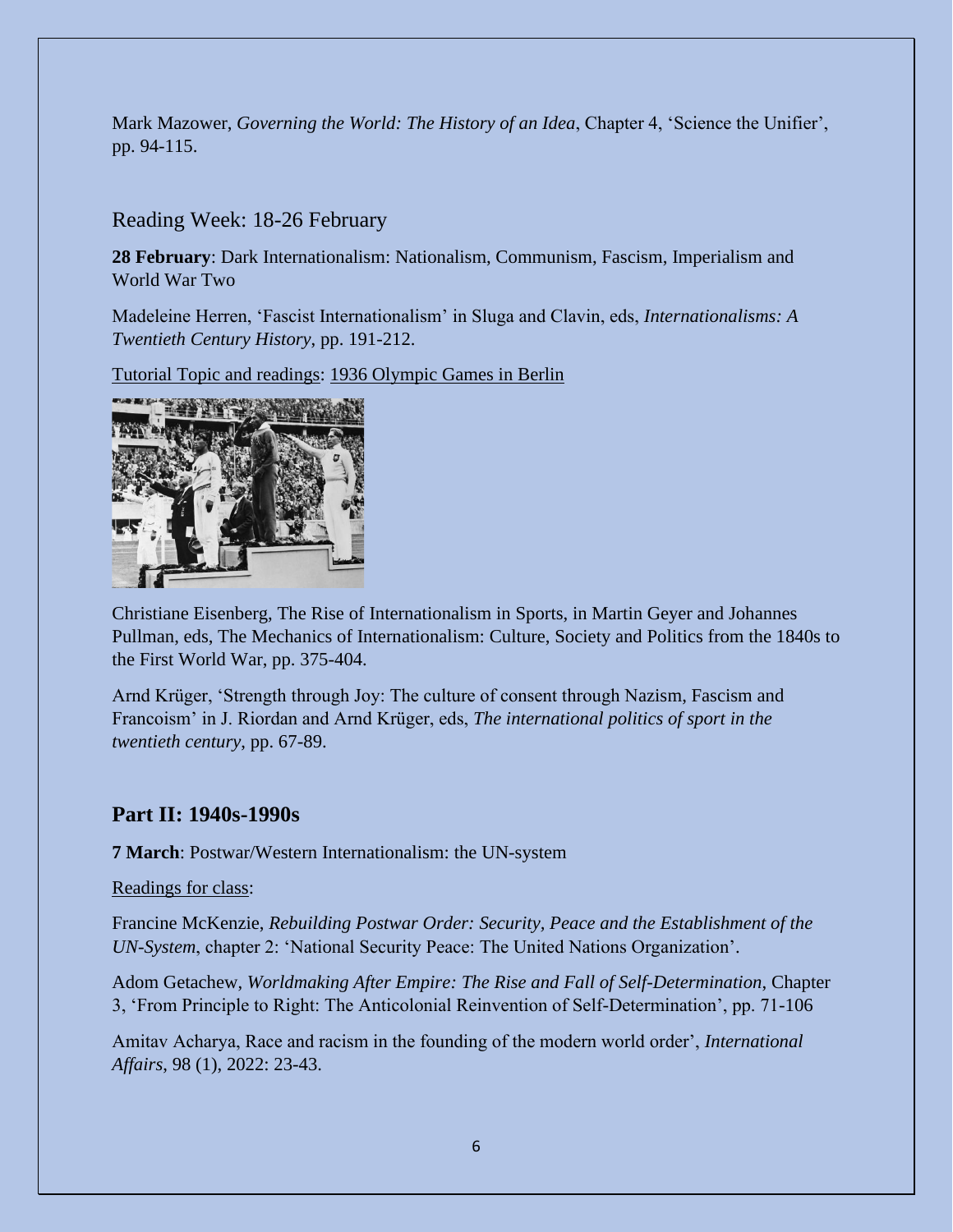Tutorial: Discuss second assignment, including how to select good sources, developing an historical interpretation, and effective writing.

**14 March**: Cold War Rivalry: Communism, Democracy, and Non-Alignment

Readings for class:

Sandrine Kott, 'Cold War Internationalism' in Sluga and Clavin, eds, *Internationalisms*, pp. 340- 362.

Tutorial topic and readings: Black Internationalism

Marika Sherwood, "There is No Deal for the Black Man in San Francisco": African Attempts to Influence the Founding Conference of the United Nations'. *The International Journal of African Historical Studies*, 1996, Vol. 29, No. 1: 71-94.

Robin D. G. Kelley, ' "But a local phase of a world problem": Black History's Global Vision, 1883-1950', *The Journal of American History*, 86, no. 3, (1999): 1045-1077.

### **21 March**: Decolonization, Development and the global South

Readings for class:

G77 meeting 1964



Corinna Unger, *International Development: A Postwar History*, Chapter 5: 'Development in the Context of Decolonization and the Cold War', pp. 79-102.

Arturo Escobar, *Encountering Development: The Making and Unmaking of the Third World*, Chapter 2: 'The problematization of poverty: the tale of three worlds and development', pp. 21- 54.

No tutorials this week. Use this time to work on your final assignment.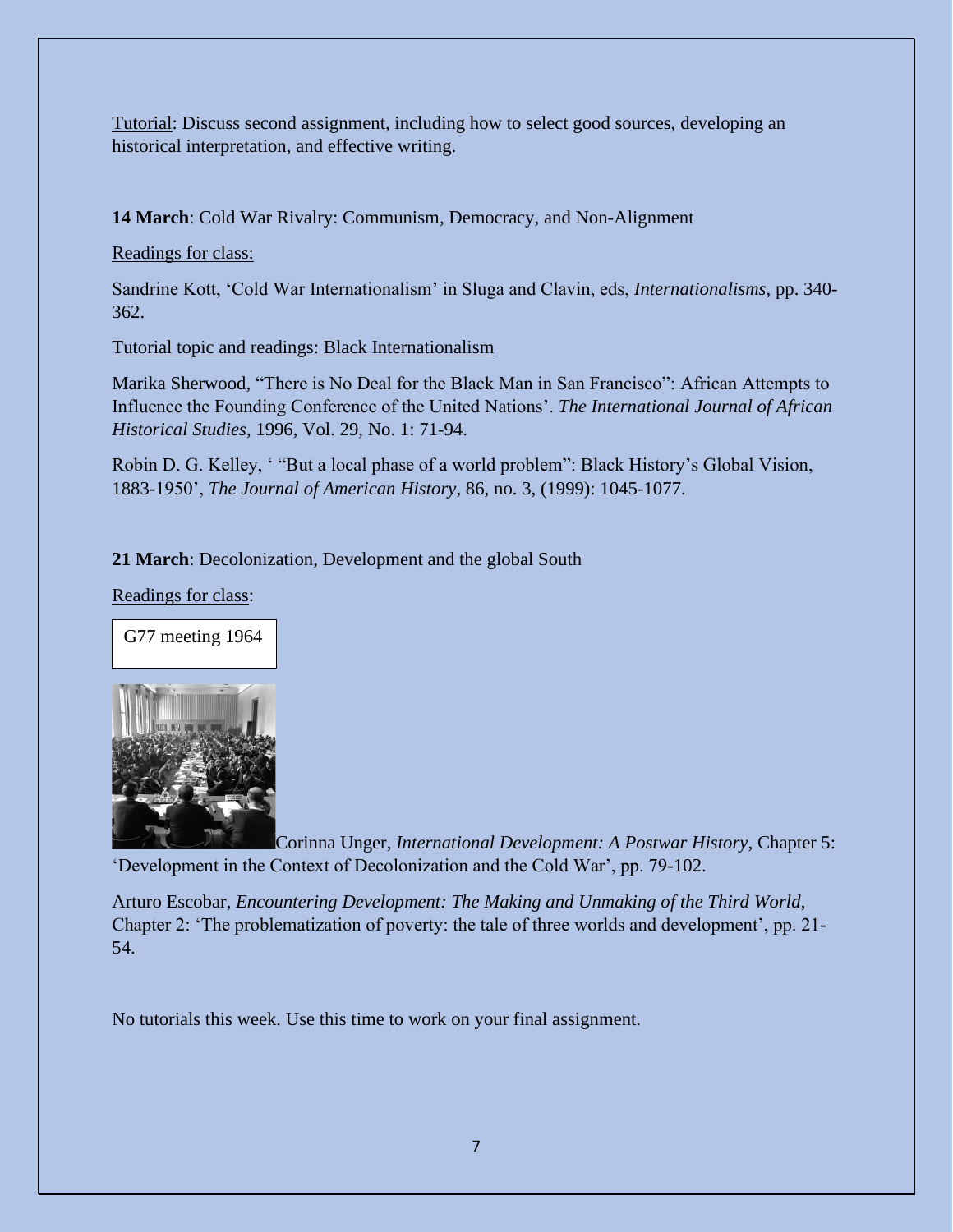**28 March**: Social Protest Movements: Anti-war, anti-nukes, student unrest, anti-war, women's rights, LGBT rights



#### Readings for class:

Jemery Suri, 'Counter-cultures: the rebellions against the Cold War Order, 1965-1975' in Mel Leffler and Odd Arne Westad eds, *The Cambridge History of the Cold War, Vol. 2*, pp. 460-481.

Laura Belmonte, *The International LGBT Rights Movement*, Chap. 3, 'The Global Homophile Movement, 1945-1965', pp. 71-107.

#### Tutorial topic and readings: Student activism

Daniel Laqua, 'Student Activists and International Cooperation in a Changing World, 1916- 1960' in David Bryden and Jessica Reinisch, eds. *Internationalists in European History, Rethinking the Twentieth Century*.

### **4 April**: Bodies on the Move: Migrants, Refugees, Tourists, and Students

### Readings for class:

Dirk Hoerder, 'Migrations and Belongings: Migrations Free and Bound' in Emily Rosenberg, ed, *A World Connecting*.

#### Tutorial topic and readings: Refugees

Laura Madokoro, *Elusive Refuge: Chinese Migrants in the Cold War*, Chapter 1: 'Written Out: the 1951 Convention and Refugees in Asia', pp. 19-33.

Florian Hannig, 'The power of the refugees: the 1971 East Pakistan crisis and the origin of the UN's engagement in humanitarian aid' in Simon Jackson and Alanna O'Malley, eds, *The Institution of International Order From the League of Nations to the United Nations*, pp. 111- 135.